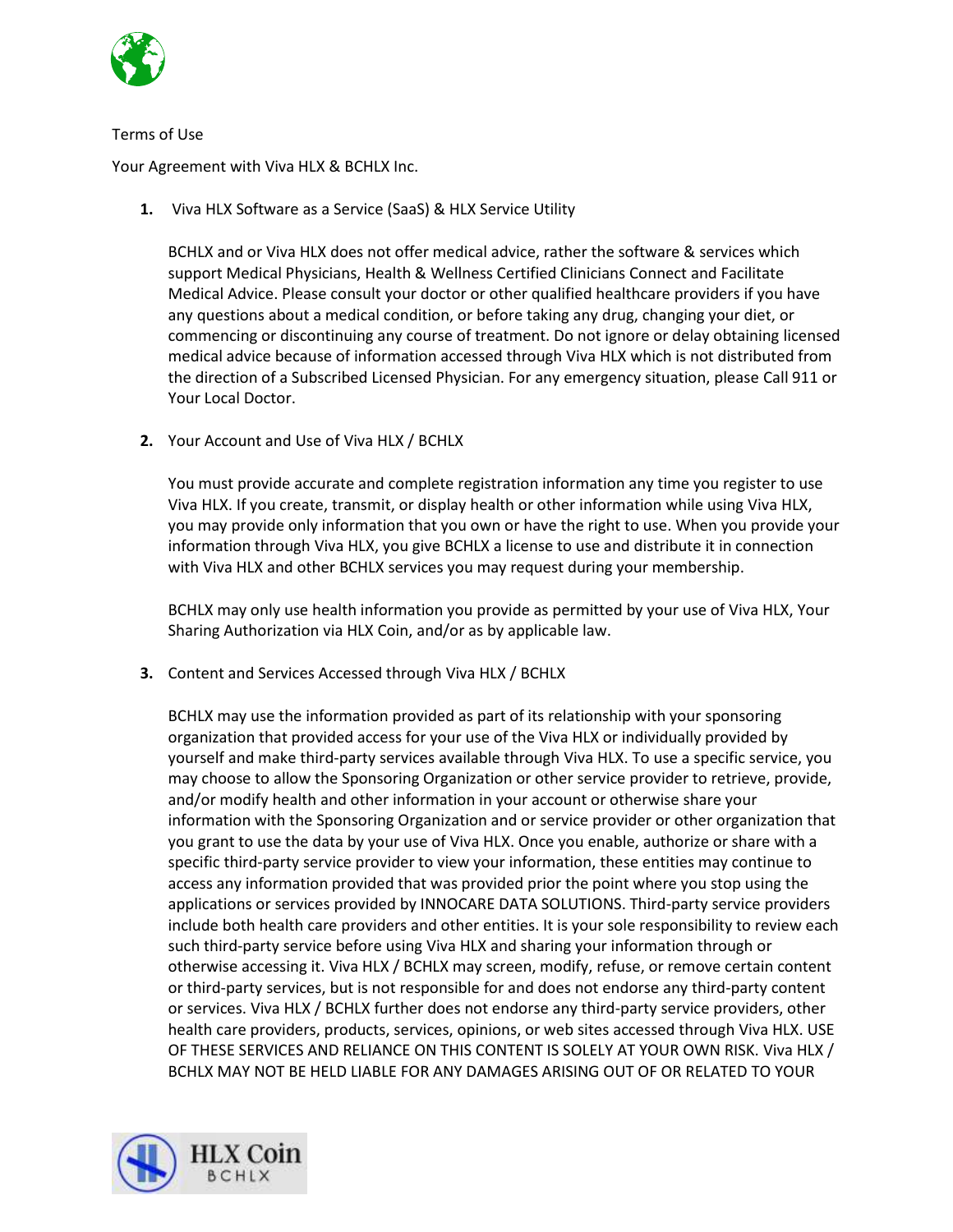

USE OF ANY THIRD-PARTY SERVICE OR CONTENT. Providers of these third-party services and/or content are Viva HLX' "Licensors".

**4.** Merchant Processing and Use of BCHLX

BCHLX and the merchant processing functions of the Viva HLX services provided as part of engaging services and features within the system are for the purposes and use of the User on BCHLX / Viva HLX SaaS and is not shared or provided to any person or business without your consent. BCHLX is not responsible for the maintenance or integrity of your wallet or uses which may be outside of the Viva HLX / BCHLX system. **BCHLX / Viva HLX claims no custodial** obligations of any kind.

**5.** BCHLX Proprietary Rights

BCHLX and its Licensors own all proprietary rights to Viva HLX. BCHLX gives you a personal, revocable, non-assignable, and non-exclusive license to use Viva HLX / BCHLX.

**6.** Modification and Termination of Viva HLX / BCHLX

BCHLX may place limits on, modify, suspend, or terminate your use of Viva HLX / BCHLX if you fail to comply with this agreement. This suspension or termination may delete your information, files, and other previously available content. If BCHLX terminates Viva HLX or your use of Viva HLX, this agreement will also terminate, but Sections 3, 5, 7, 8, and 10-12 shall continue to be effective after this agreement is terminated.

**7.** Changes to this Agreement

BCHLX may change this agreement and will post the modified agreement at http://www.VivaHLX.com. If you do not agree to the modified agreement, you should stop using Viva HLX. Your continued use of BCHLX after the date the modified agreement is posted will constitute your acceptance of the modified agreement.

**8.** Indemnification

You will defend or settle any third-party claim against Viva HLX, any third-party BCHLX feature, providers, or any of Viva HLX / BCHLX other licensors arising out of or related to your use of Viva HLX.

**9.** Exclusion of Warranties

NEITHER BCHLX NOR ANY OF Viva HLX / BCHLX LICENSORS MAKE ANY EXPRESS WARRANTIES, AND EACH OF THEM DISCLAIMS ALL IMPLIED WARRANTIES, INCLUDING IMPLIED WARRANTIES OF ACCURACY, MERCHANTABILITY, FITNESS FOR A PARTICULAR PURPOSE, AND NON-INFRINGEMENT. NEITHER BCHLX NOR ANY OF BCHLX LICENSORS MAKE ANY WARRANTY THAT THE CONTENT IN. BCHLX SATISFIES GOVERNMENT REGULATIONS REQUIRING DISCLOSURE OF